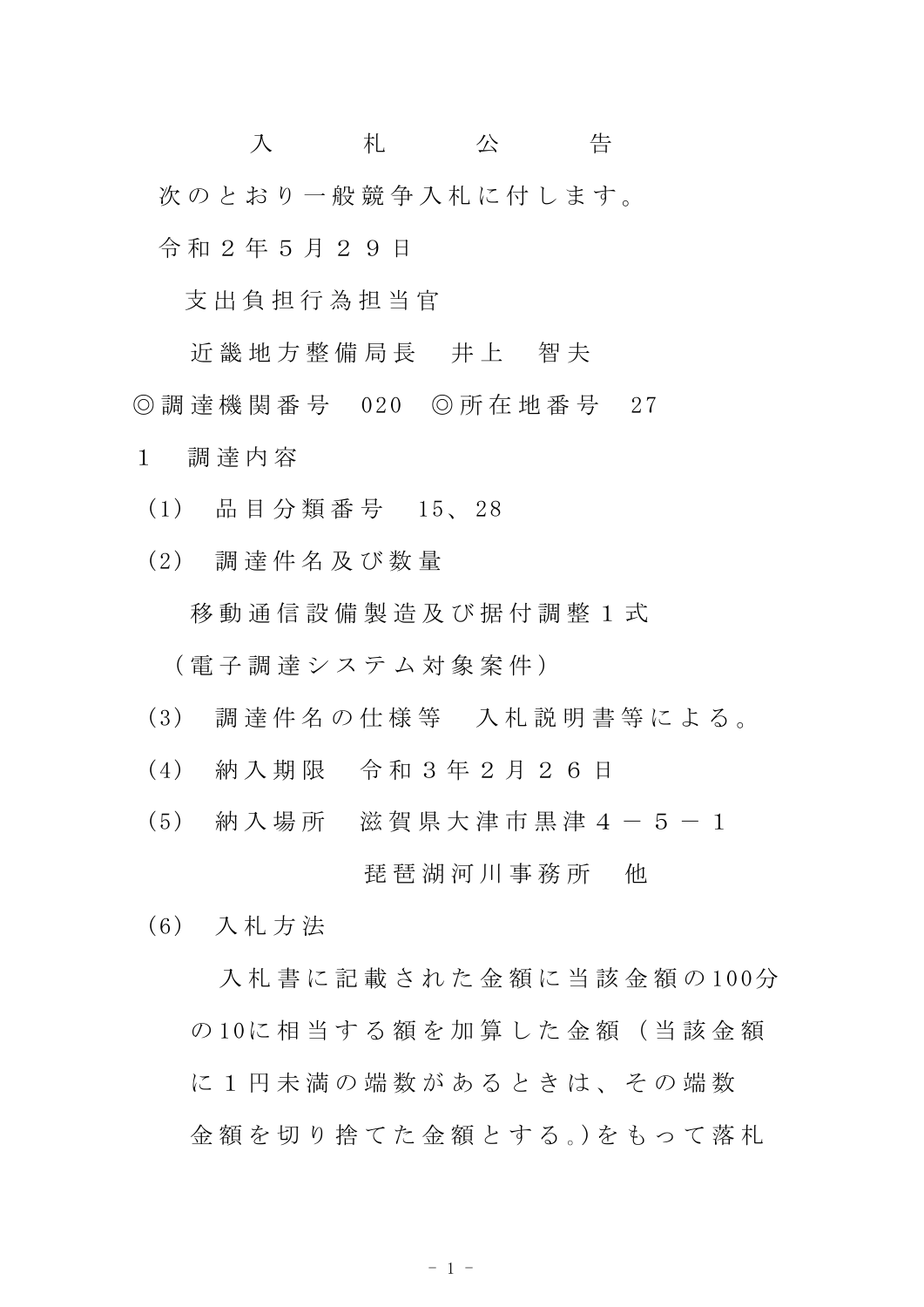価格 と す る の で 、 入 札 者 は 消 費 税 及 び 地 方 消 費 税 に 係 る 課 税 事 業 者 で あ る か 免 税 事 業 者 で あるかを問わず、見積もった契約希望金額の 110分 の 100に 相 当 す る 金 額 を 記 載 し た 入 札 書 を提出すること。

原則として、当該入札の執行において入札 執行回数は2回を限度とする。

詳細は入札説明書による。

- (7) 電 子 調 達 シ ス テ ム ( G E P S ) の 利 用 本 案 件 は 、 申 請 書 等 の 提 出 、 入 札 を 電 子 調 達 シ ステムで行う対象案件である。なお、電子調 達システムによりがたい場合は、紙入札方式 参 加 願 を 提 出 し 、 紙 入 札 方 式 に 変 え る こ と が できる。
- 2 競 争 参 加 資 格
- (1) 予 算 決 算 及 び 会 計 令 第 70条 及 び 第 71条 の 規 定 に該当しない者であること。
- (2) 平 成 31・32・33年 度 ま た は 令 和 1・2・3年 度 国 土 交 通 省 競 争 参 加 資 格 (全 省 庁 統 一 資 格 )「 物 品 の 製 造 」 又 は 「 物 品 の 販 売 」 に 格 付 け さ れ た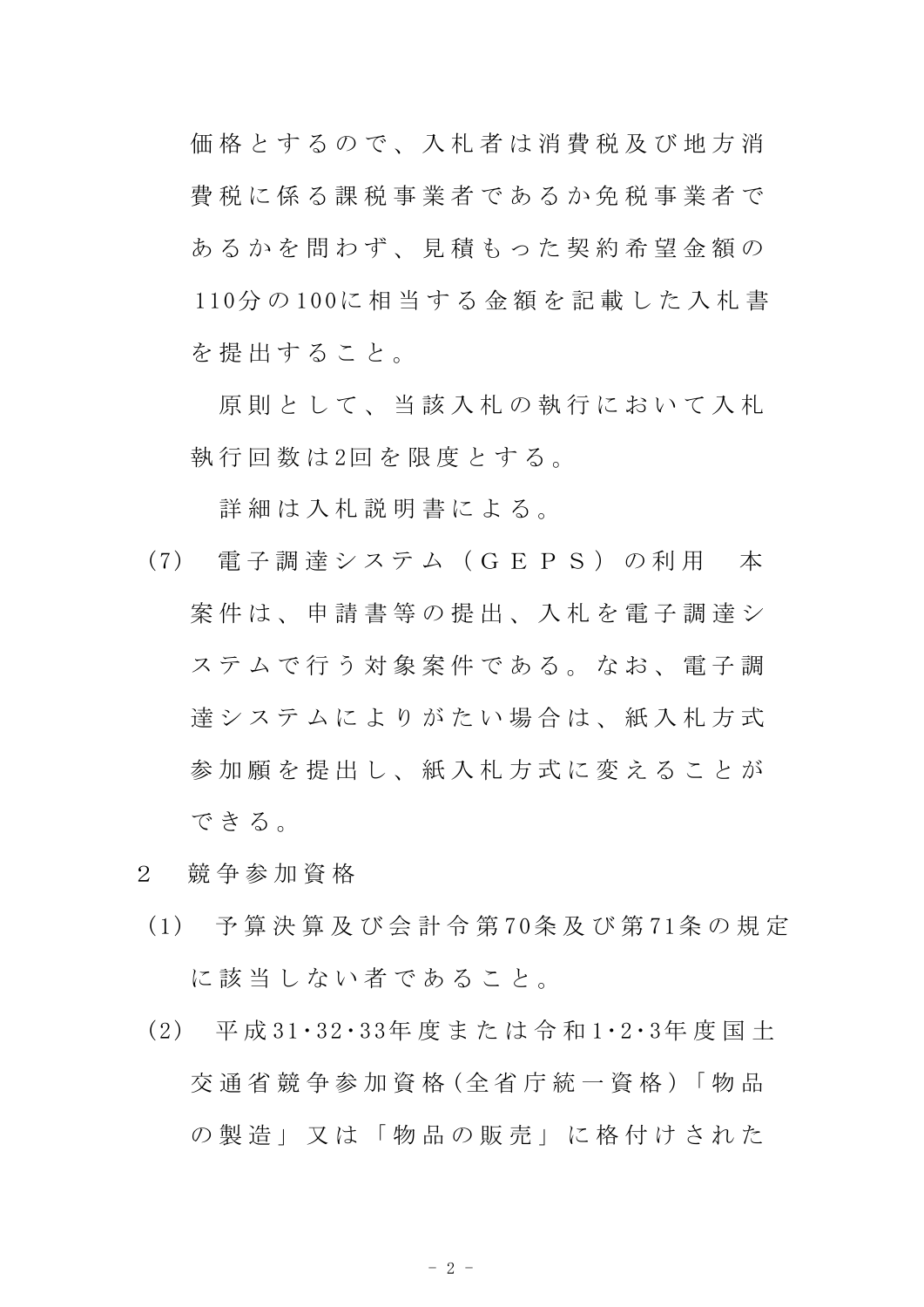近畿地域の競争参加資格を有する者であるこ と 。

なお、当該資格に係る申請については、

「 競 争 参 加 者 の 資 格 に 関 す る 公 示 」 ( 平 成 30 年 11月 26日 付 官 報 )の 別 表 に 記 載 さ れ て い る 申 請 受 付 窓 口 (近 畿 地 方 整 備 局 総 務 部 契 約 課 ほ か)にて随時受け付けている。

- (3) 申 請 書 等 の 受 領 期 限 の 日 か ら 開 札 の 時 ま で の期間に、 近 畿 地 方 整 備 局 長 か ら 指 名 停 止 を 受けていないこと。
- (4) 会 社 更 生 法 に 基 づ き 更 生 手 続 開 始 の 申 し 立 て がなされている者又は民事再生法に基づき再 生 手 続 開 始 の 申 し 立 て が な さ れ て い る 者

( 「 競 争 参 加 者 の 資 格 に 関 す る 公 示 」 に 基 づ く 「 会 社 更 生 法 及 び 民 事 再 生 法 開 始 に 基 づ く 更 生 手 続 の 決 定 等 を 受 け た 者 の 手 続 」 を 行 っ た 者 を 除 く 。 ) で な い こ と 。

- (5) 電 子 調 達 シ ス テ ム に よ る 場 合 は 、 電 子 認 証 (ICカード) を取得していること。
- (6) 入 札 説 明 書 を 3(3)の 交 付 方 法 に よ り 、 電 子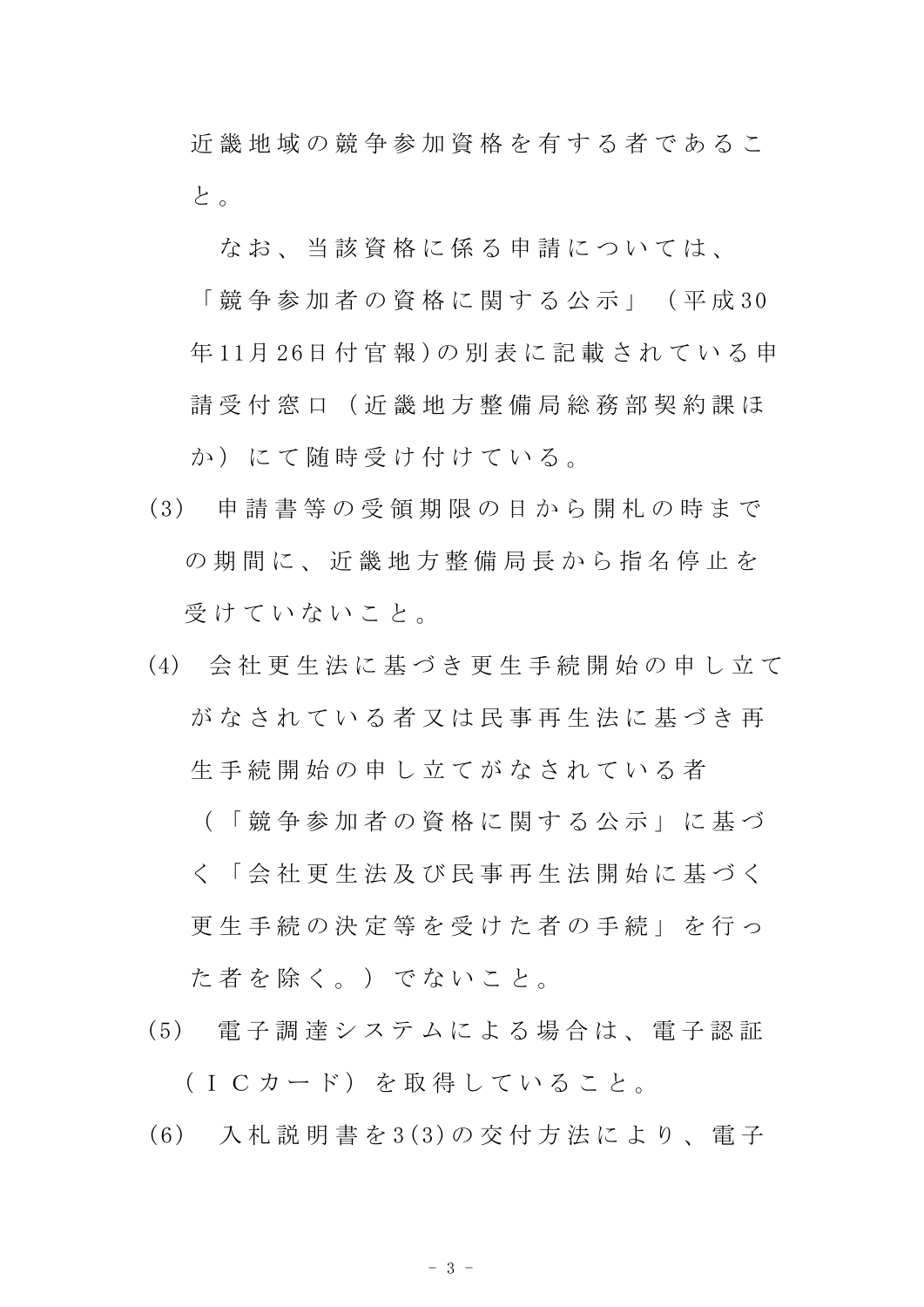調達システムから自ら直接ダウンロードした 者であること。または、支出負担行為担当官 から直接交付を受けた者であること。

(7) 警 察 当 局 か ら 、 暴 力 団 員 が 実 質 的 に 経 営 を 支配する者又はこれに準ずる者として、国土 交 通 省 が 発 注 す る 業 務 等 か ら の 排 除 要 請 が あ

り、 当 該 状 熊 が 継 続 し て い る も の で な い こ と 。

- (8) 入 札 説 明 書 に 定 め る 製 造 ま た は 納 入 の い ず れ かの実績があることを証明した者であること。
- (9) 本 件 に お け る 部 品 の 供 給 体 制 並 び に 発 注 者 か らの技術的内容についての問い合わせ体制を

確保することを誓約できる者であること。

- 3 申 請 書 等 及 び 入 札 書 の 提 出 場 所 等
	- (1) 電 子 調 達 シ ス テ ム の U R L 、 入 札 書 の 提 出 場 所 、 契 約 条 項 を 示 す 場 所 及 び 問 い 合 わ せ 先 政 府 電 子 調 達 シ ス テ ム

https://www.geps.go.jp/

〒 540-8586 大阪府大阪市中央区大手前 1 丁 目 5 番 44号 大阪合同庁舎第 1 号館 8 階 国 土 交 通 省 近 畿 地 方 整 備 局 総 務 部 契 約 課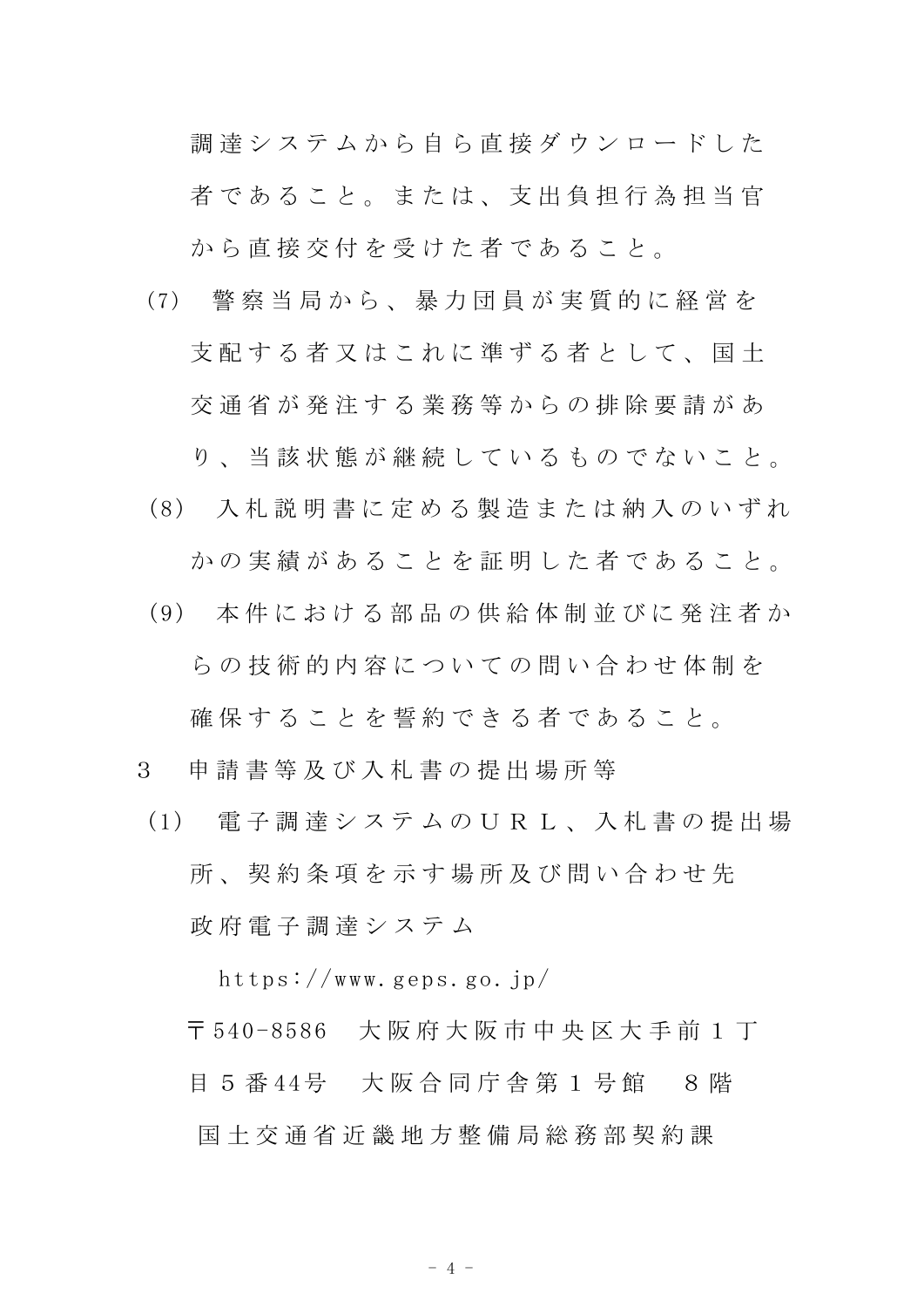購買第一係長 小田 章二朗

TEL06-6942-1141(内 線 2536)

(2) 紙 入 札 方 式 に よ る 入 札 書 の 提 出 場 所 、 契 約 条 項を示す場所及び問い合わせ先

上 記 3(1)の 問 い 合 わ せ 先 に 同 じ

(3) 入 札 説 明 書 の 交 付 す る 場 所 及 び 方 法

電 子 調 達 シ ス テ ム に よ り 交 付 す る 。 (質 問 回 答 等 を 、 電 子 調 達 シ ス テ ム の 調 達 資 料 ダ ウ ン ロ ード機能を用いて行うため、資料のダウンロー ドの際に「ダウンロードした案件について訂正 ・ 取 消 が 行 わ れ た 際 に 更 新 通 知 メ ー ル の 配 信 を 希 望 す る 」 に チ ェ ッ ク を 入 れ る こ と 。 )

ただし、やむを得ない事由により、電子調達 シ ス テ ム に よ り 入 手 が 出 来 な い 場 合 は 、 支 出 負 担 行 為 担 当 官 か ら 直 接 交 付 を 行 う の で 、 上 記 3 (1)に 問 い 合 わ せ る こ と 。

(4) 電 子 調 達 シ ス テ ム に よ る 入 札 書 類 デ ー タ ( 申請書等)の受領期限、及び紙入札方式によ る 申 請 書 等 の 受 領 期 限

令 和 2 年 7 月 1 日 1 6 時 0 0 分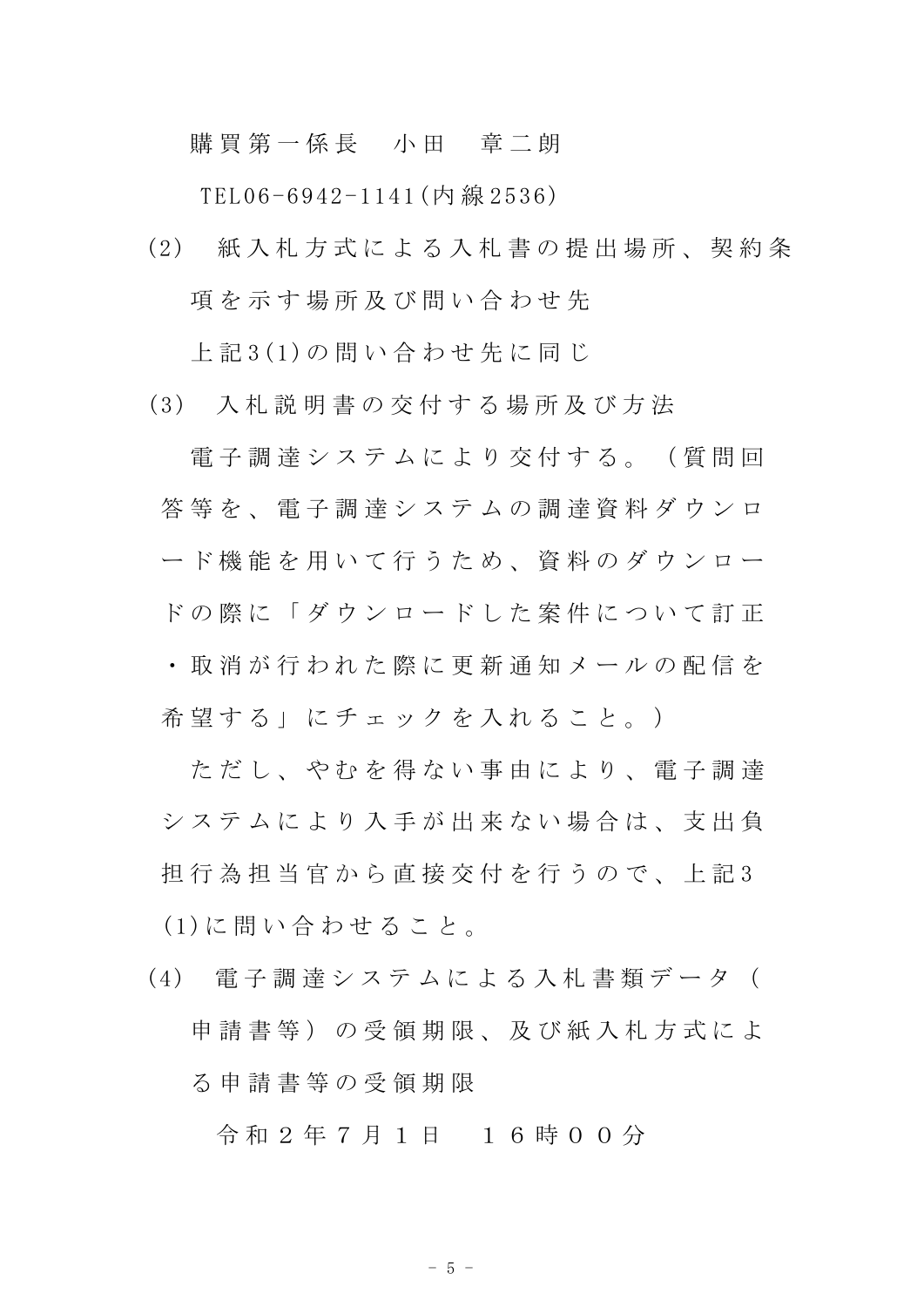(5) 電 子 調 達 シ ス テ ム に よ る 入 札 書 の 受 領 期 限 、 及 び 紙 入 札 ・ 郵 送 等 に よ る 入 札 書 の 受 領 期

限 令和 2 年 8 月 5 日 1 6 時 0 0 分

(6) 開 札 の 日 時 及 び 場 所

令 和 2 年 8 月 6 日 1 1 時 0 0 分

国土交通省 近畿地方整備局 入札室 4 その他

- (1) 契 約 手 続 に 使 用 す る 言 語 及 び 通 貨 日 本 語 及 び 日 本 国 通 貨 。
- (2) 入 札 保 証 金 及 び 契 約 保 証 金 免 除
- (3) 入 札 者 に 要 求 さ れ る 事 項

① 電 子 調 達 シ ス テ ム に よ り 参 加 を 希 望 す る 者 は 、 上 記 3(4)の 受 領 期 限 ま で に 入 札 書 類 デ ー タ ( 申 請 書 等 ) を 上 記 3 (1) に 示 す U R L よ り 、 雷 子 調 達 シ ス テ ム を 利 用 し て 提 出しなければならない。

② 紙 入 札 方 式 に よ り 参 加 を 希 望 す る 者 は 上 記 3(4)の 受 領 期 限 ま で に 必 要 な 申 請 書 等 を 上 記 3(2)に 示 す 場 所 に 提 出 し な け れ ば な らない。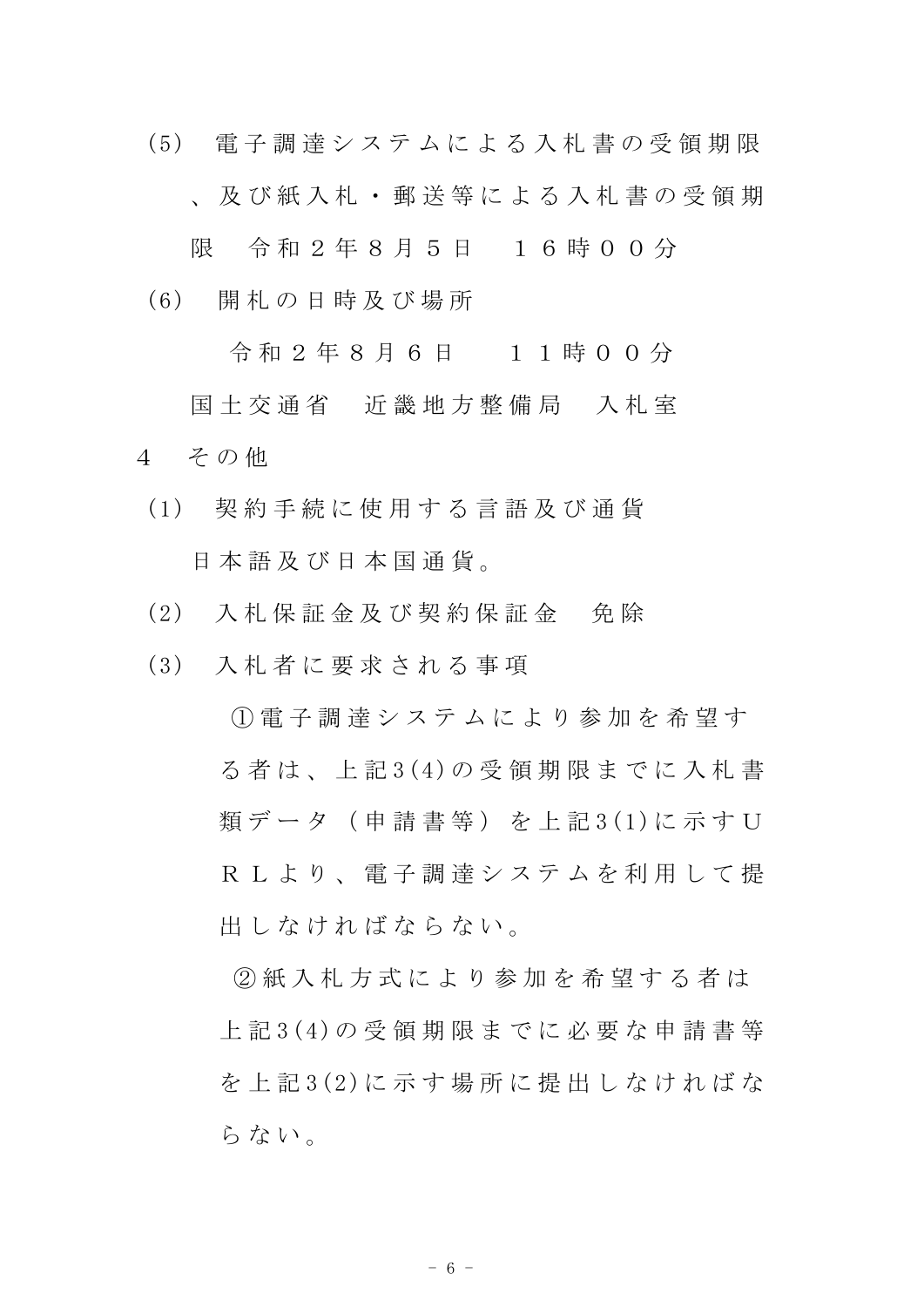なお、1020いずれの場合も、開札日の前日 までの期間において必要な申請書等の内容 に関する支出負担行為担当官からの照会が あった場合には、説明しなければならない。

- (4) 入 札 の 無 効 競 争 に 参 加 す る 資 格 を 有 し な い者のした入札及び入札の条件に違反した入 札 は 無 効 と す る 。
- (5) 契 約 書 作 成 の 要 否 要
- (6) 落 札 者 の 決 定 方 法 予 算 決 算 及 び 会 計 令 第 79条 の 規 定 に 基 づ い て 作 成 さ れ た 予 定 価 格 の 制限の範囲内で、最低価格をもって有効な入 札 を 行 っ た 者 を 落 札 者 と す る 。

ただし、落札者となるべき者の入札価格に よっては、その者により当該契約の内容に適 合 した 履 行 が な さ れ な い お そ れ が あ る と 認 め られるとき、又はその者と契約を締結するこ と が 公 正 な 取 引 の 秩 序 を 乱 す こ と と な る お そ れがあって著しく不適当であると認められる と き は 、 予 定 価 格 の 制 限 の 範 囲 内 の 価 格 を も っ て 入 札 し た 他 の 者 の う ち 最 低 価 格 を も っ て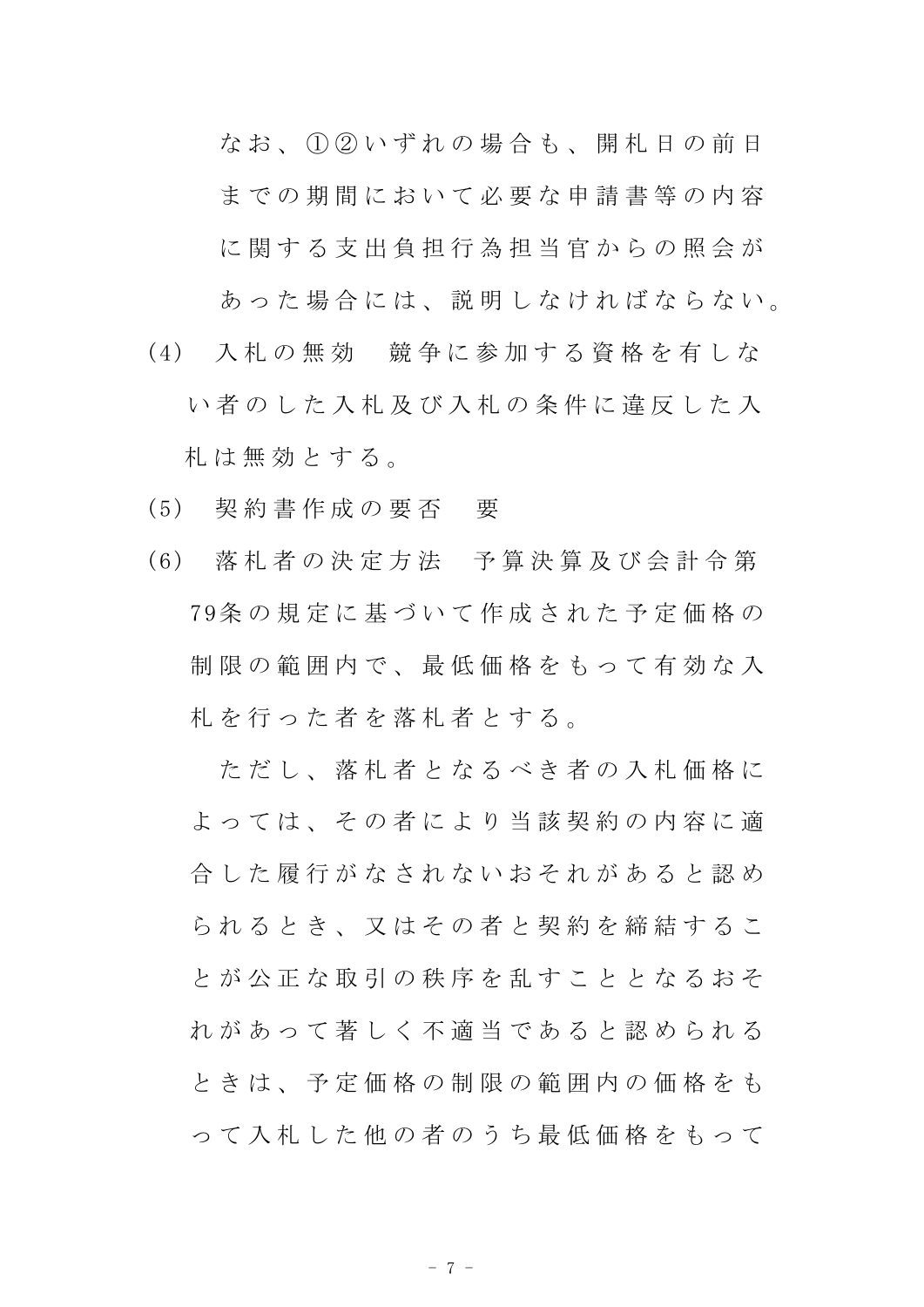入札した者を落札者とすることがある。

- (7) 手続きにおける交渉の有無 無
- (8) 詳 細 は 入 札 説 明 書 に よ る 。
- 5 Summary
- (1) Official in charge of disbursement of the procuring entity : INOUE Tomoo Director-General of Kinki Regional Development Bureau
- (2) Classification of the products to be procured : 15、28
- (3) Nature and quantity of the products to be manufactured or delivered : Mobile Radio Facility manufacturing and installation adjustment,1set
- (4) Delivery period : 26 February, 2021
- (5) Delivery place : 4-5-1, Kurotsu, Ootsu-Shi, Shiga-Ken, and others
- (6) Qualification for participating in the tendering procedures : Suppliers eligible for participating in the proposed te-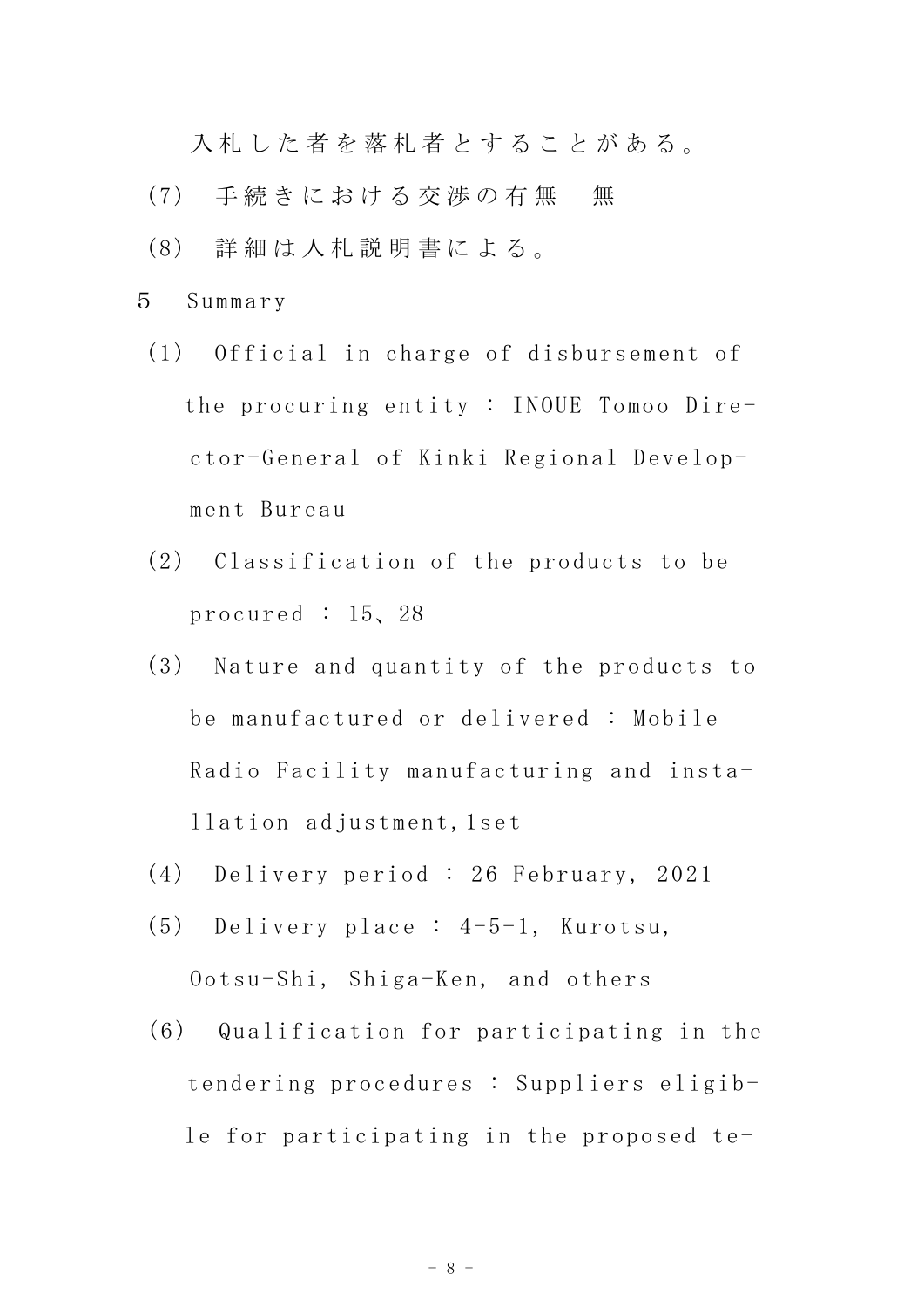nder are those who shall :

- ① not come under Article 70 and 71 of the Cabinet Order concerning the Budget, Auditing and Accounting.
- ② have " manufacturing of products" or " selling of products" in Kinki Area, in the fiscal year 2019/2020/2021 in terms of qualification for participating in tenders by Ministry of Land, Infrastructure, Transport and Tourism (Single qualification for every ministry and agency).
- ③ not be under suspension of nomination by Director-General of Kinki Regional Development Bureau from Time-limit for submission of certificate to Tender Opening.
- ④ not be the stated person under the commencement of reorganization proceedings or under the beginning of rehabilitation

- 9 -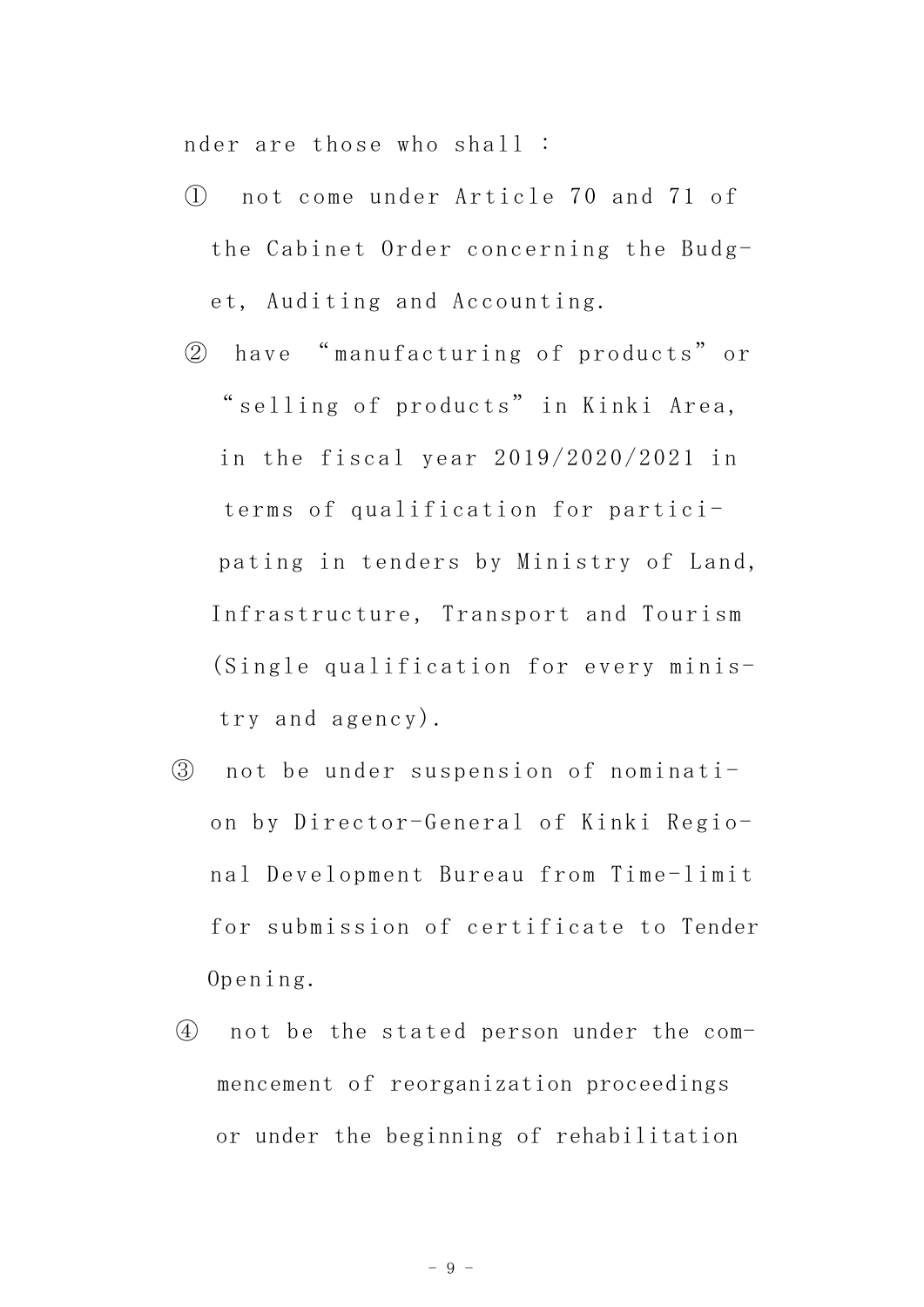proceedings(except for the person who has the procedure of reapplication under the notification of the competing participation qualification).

- ⑤ acquire the electric certification in case of using the Electric Tendering system https://www.geps.go.jp/
- ⑥ The person who obtained the tender manual from official in charge of disbursement of the procuring entity directory
- ⑦ not be the person that a gangster influence management substantially or the person who has exclusion request from Ministry of Land, Infrastructure, Transport and Tourism is continuing state concerned
- ⑧ have proven records to have actually manufactured or delivered the products stipulated in the tender manual